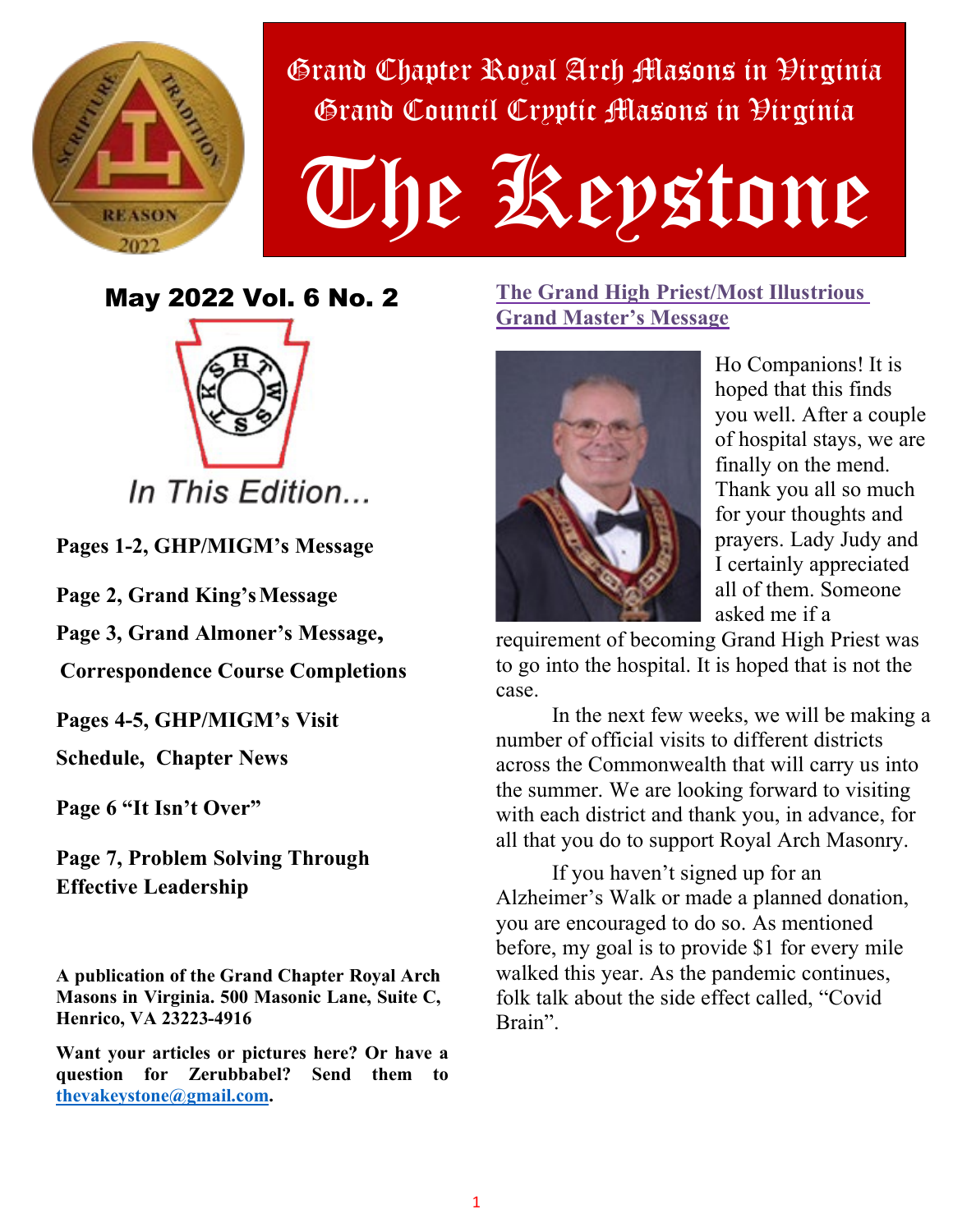One of the things that have been encouraging this year is to hear about the number of times the Royal Arch degree is being conferred. Thank you to all who have stepped in to confer the degree. We know how much time and effort goes into conferring the degree and you are definitely appreciated for that.

 If there are times when you are conferring the degree on more than three candidates, you are to be congratulated. The one thing that must be done, in those cases, is to make sure you have a dispensation. The Grand Secretary and I would appreciate a phone call or email, prior to the degree, so that requirement can be fulfilled.

 It is hoped that the local Chapters would reach out to their Blue Lodges and offer to do a program on the Royal Arch. Invite all Masons to participate in Royal Arch social events. Show them what we are all about. Rather than simply offering a petition, sit down with a possible candidate and talk to them about the Royal Arch. You might be surprised at the interest that is shown. One thing that we must focus on is the future. Unless we offer the Royal Arch to younger masons, our future might not be as bright.

 As we move into the summer months, it is hoped that you have a wonderful time. Hopefully, you will have the opportunity to visit with family and friends. Do not forget about the Chapter. Don't sit idle. There is much that we can do to help our world. Take care.

Peace, Mark Pennypacker Grand High Priest

.

### **The Grand King's Message**



Companions: As the winter season has passed and spring season is upon us, let us be reminded that spring is a time of rebirth and inspiration. Most all of us enjoy this time of year with the vibrant colors and scents Mother Nature exhibits,

unless you suffer from allergies.

A rebirth is symbolized by plants sprouting, animals reproducing and mother nature being reborn. We celebrate it religiously with Easter. A renewal is experienced in all living things, including ourselves and the Royal Arch. Spring has a way of coaxing us to think of new ideas and projects, in both our lives at home and in the Craft. Let us use this time of year to think about our Royal Arch Chapters, our fellow Companions and their families.

Just Like Mother Nature where a growth is experienced in plants and animals, we can also experience a growth in the Royal Arch. We need to think of new ways to attract members, keep in touch with our current members, and increase attendance at our Convocations. Let this Spiritual rejuvenation that we experience this time of year be carried over into our Chapters.

Be supportive of your Chapter by attending Stated and Called Convocations. Both are very important, especially the degree work when being performed. We need to impress our candidates by having members support them as they progress through the Royal Arch degrees. Many Chapters are already experiencing growth this year and it would be great to have ALL our Chapters grow! Keep up the good work!

Fraternally, Lee Arritt, Grand King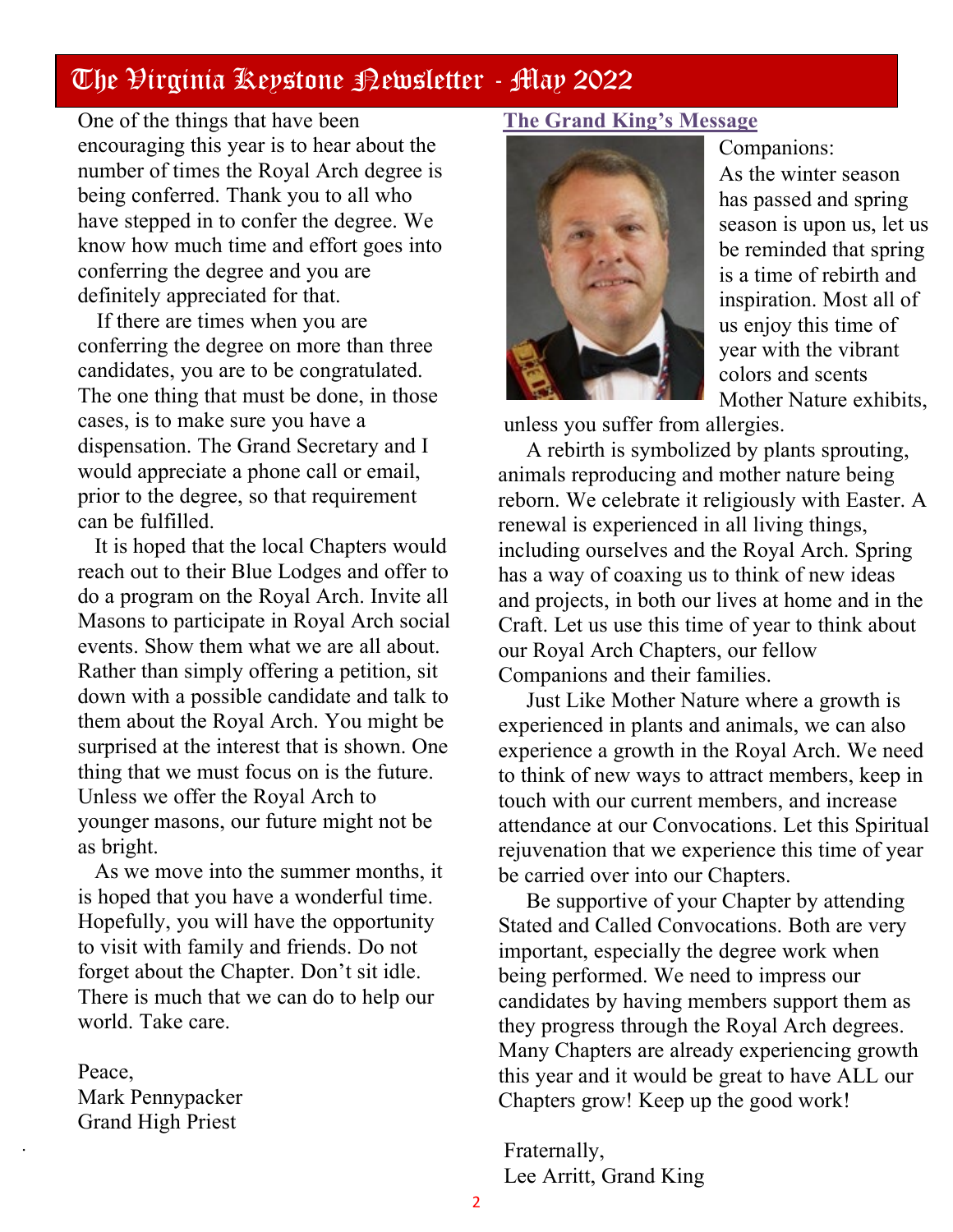#### **The Grand Almoner's Message**



Companions – Easter is drawing near and by the time the Keystone is published, it will have passed. This is the time to remember what the holiday is for, not what is has become. I enjoy Easter egg hunts, chocolate eggs

and bunnies filled with gooey sweetness as much as the next person and we should enjoy them with our families. Do not forget the events that led up to the holiday. The passion, pain, torture, and ultimate sacrifice so that we might enjoy a life filled with hope.

 Speaking of hope, I have begun receiving donations from Districts for the 2022 Alzheimer's season. Now that COVID is largely behind us and the weather is turning nicer, it is time to dust off your Chapter's, District's or even your personal plans to raise funds to combat a disease that makes COVID look like a case of the sniffles. Think about outside family activities that could generate interest amongst the Companions, Brothers and Sir Knights families.

Activities that involve the families will draw in outsiders and help generate energy in the fund-raising efforts and may help generate interest in the Fraternity.

Mother's Day was 8 May and Memorial Day is 30 May. Both of these days are significant, but for different reasons. *Mother's Day*, for what our Mothers have done for us and for what all Mothers continue to do. *Memorial Day*, for the ultimate sacrifice that many have made to enable us to enjoy our freedoms. Put both of those days into your Chapter's and District's current and future calendars and plan an activity for each of them.

Fraternally, Chuck Trude, PM, PHP, PC

#### **Chapter Leadership Course Completions**

Congratulations to the following Companions for successfully completing the Leadership Correspondence Course:

Princess Anne Chapter No. 1607: Michael D. Johnstone

Pearisburg Chapter No. 29: Arthur C. Bane, Joe G. Broce, Joseph Givens, Robert E. Lucas, Philip A. Reed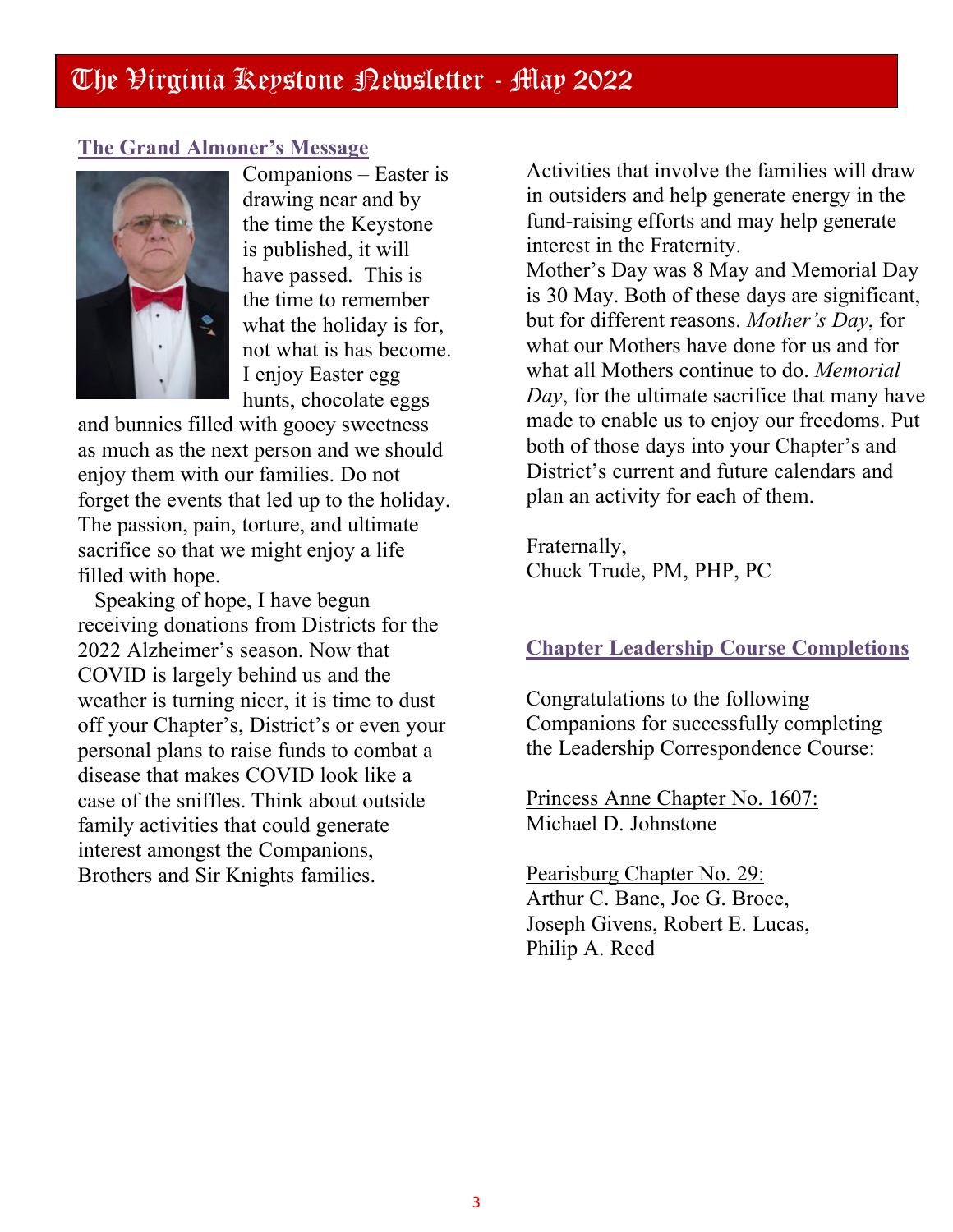**Grand High Priest / Grand Illustrious Master Official Visits for May, June and July** May 21, District 18, Chapters 13, 47, 58, 64; Lunch, 12:00 noon; Barboursville May 28, District 4, Chapters 7, 3-9, 89; Dinner, 6:30 p.m.; Petersburg June 4, District 9, Chapters 51, 70; Dinner, 6:30 p.m.; Christiansburg July 23, District 8, Chapters 10, 22, 31; Lunch, 12:30; Roanoke

# **Chapter News**

**The Grand High Priest's Official Visit to District 14**, on March 26, was held at the Hampton Inn in Lexington, VA. Hosted by DDGHP Jesse S. Lyons. District 14 comprises Waynesboro Union No. 2, Alleghany No. 24 and Rockbridge No. 44.



#### Front row

Stuart Jarman, Rt. Ex. Robert Curtis, Most Ex. James Arthur Fields, Jr., Rt. Ex. Baldwin Gerard Locher, Jr., Ex. George Vest, Ex. Timothy Thorman.

## Middle row

Rt. Ex. Joseph Gadea, Rt. Ex. Matthew Bourelle, Jackson Marion Glisson, Jr., Most Ex. Mark Todd Pennypacker, Rt. Ex. Hafford Lee Arritt, Rt. Ex. Thomas Lee Varner, Ex. William Wimer, Dave Castro, Rt. Ex. Stephen L. Young

## Back row

Ronnal Bostic, Rt. Ex. Alan Spear, Ross Morlan, Ex. Avery Nipper, Rt. Ex. Frederick Cherrington Vaugh, Sr., Rt. Ex. Fred Barnett, Rt. Ex. Jesse S. Lyons, Rt. Ex. Glen Bryant, Ex. J.H. Hogg, Rt. Ex. Ronald Stur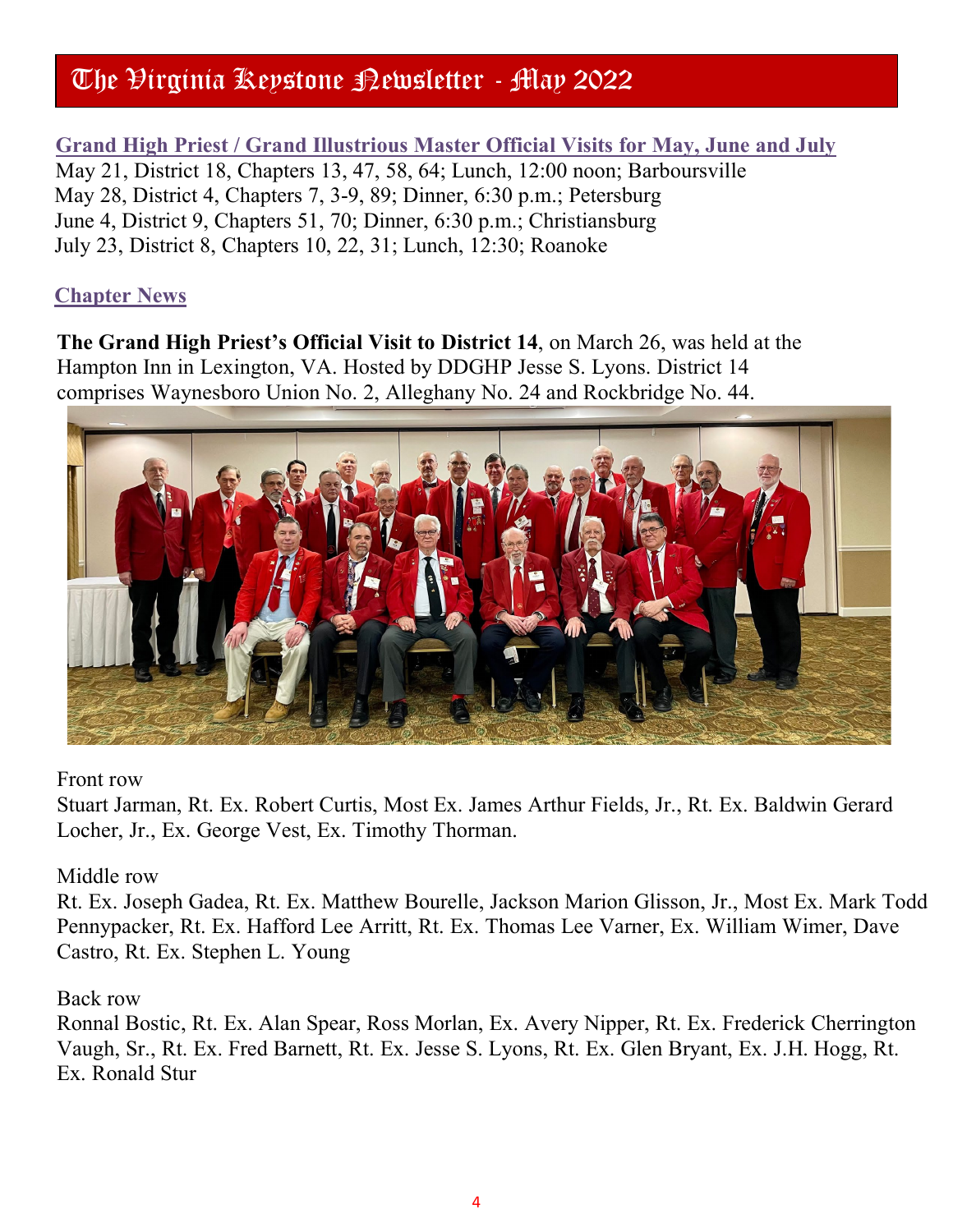## **Fifty-Year Certificate Awarded at Shenandoah Chapter No. 17**



Shenandoah Chapter No. 17 RAM at their Stated Convocation on 19 October, invited Most Excellent Companion Raymond D. Steele, Past Grand High Priest to the East. He requested Excellent Companion Alan K. Spear to present himself in the East.

M.E. Companion Steele presented Ex. Companion Spear with his 50-year Certificate from the Grand Chapter in Virginia and the beautiful 50-year pin. Companion Spear was totally surprised by the presentation and thanked all the Companions who thought him worthy enough to be a Royal Arch Mason in 1971.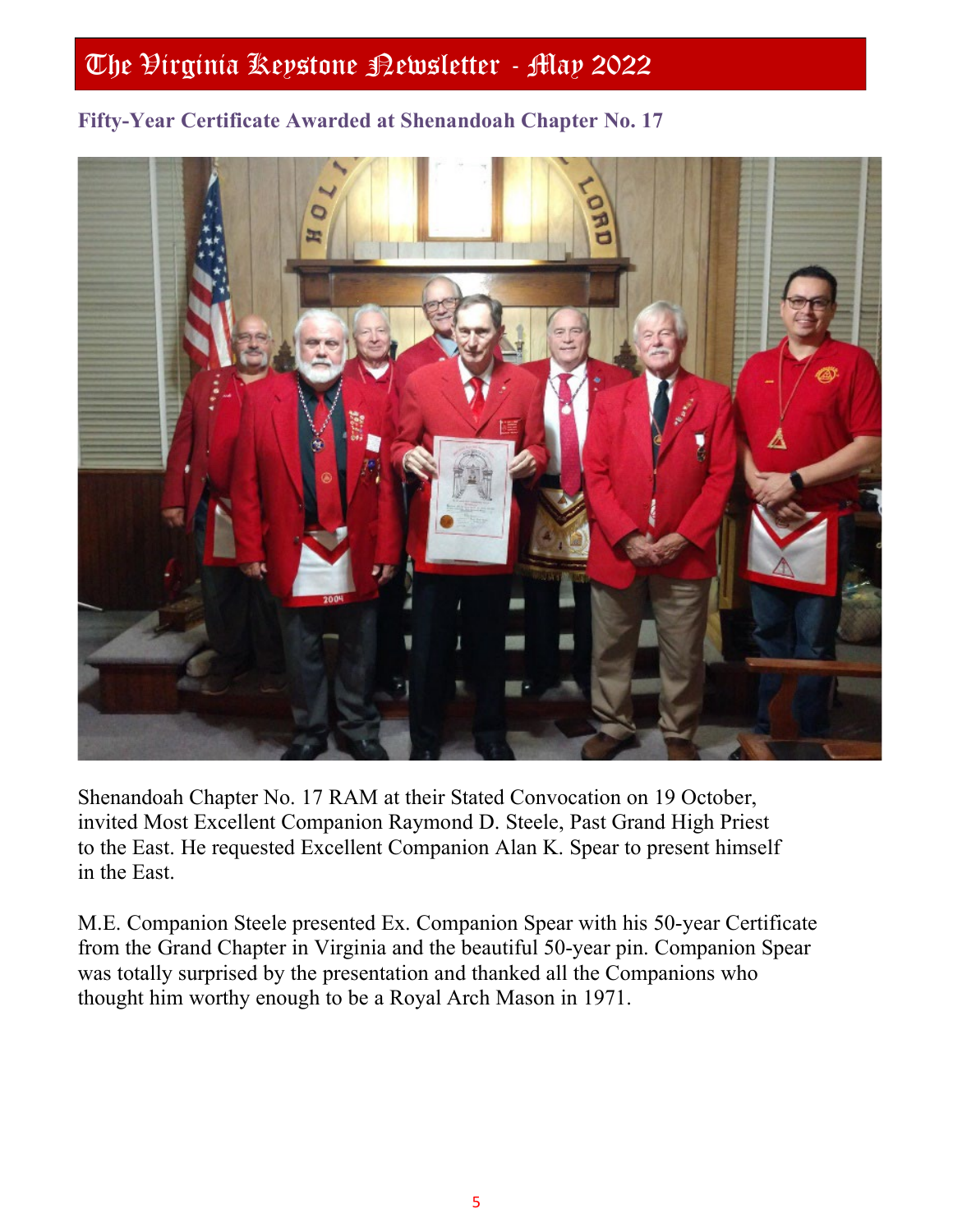# **"It Isn't Over"**

I'm just as annoyed as you are when it comes to wearing a mask, and on top of that, both Moderna and Pfizer are working on another shot. I call it a booster double dose. That'll mean a fourth jab. This will mainly be for seniors but in due time I am sure it'll be recommended for everyone. Makes you feel like a pincushion – doesn't it? But it's worth rolling up your sleeve again and again in an effort to combat this ongoing virus and its variants.

Many stores and business places still require the wearing of a mask. Hospitals and other medical treatment facilities make it mandatory. Follow the rules. Make it a point to always carry a mask.

COVID may be on the downslide here in the USA but overseas in places like China and throughout Europe, it's still causing major illnesses and in some cases even more deaths. The short-sleeve temperatures we've been having lately mean folks are going to be traveling again. This could result in travelers' spreading a virus to others at their destinations or upon returning home. If it isn't COVID or OMICRON, it's some other variant. Always remain vigilant for signs and symptoms. If at any time you do not feel well test yourself using the COVID-19 Rapid Test Kit or call your doctor or hospital for guidance. In the meantime, remain isolated. COVID symptoms include fatigue, headache, sore throat, fever, and sometimes loss of smell and taste.

Lodges and Chapters and other Appendant Bodies of Freemasonry have suffered since the onset of COVID-19 but thank God we continued our mission of Brotherly Love and Friendship via online Zoom meetings. Gathering worldwide from our homes has enabled us as Masons to band together becoming an even stronger institution. COVID may have slowed down our degree work but it has not slowed down keeping Masonry alive and well.

Recently we've been able to pick up where we left off allowing us to continue our work. Some call it catch-up. Whatever you describe it as it's far better than those idle days where we just couldn't do anything productive. But even at that, we must always practice safety at its highest. We don't need more suffering. So far nearly a million have died from COVID alone, so don't let your guard down just yet, because as Yogi Berra once said - it isn't over until the Fat Lady Sings.

Stay safe – Stay well, my fellow brethren.

Ex. Companion Ed Tooma